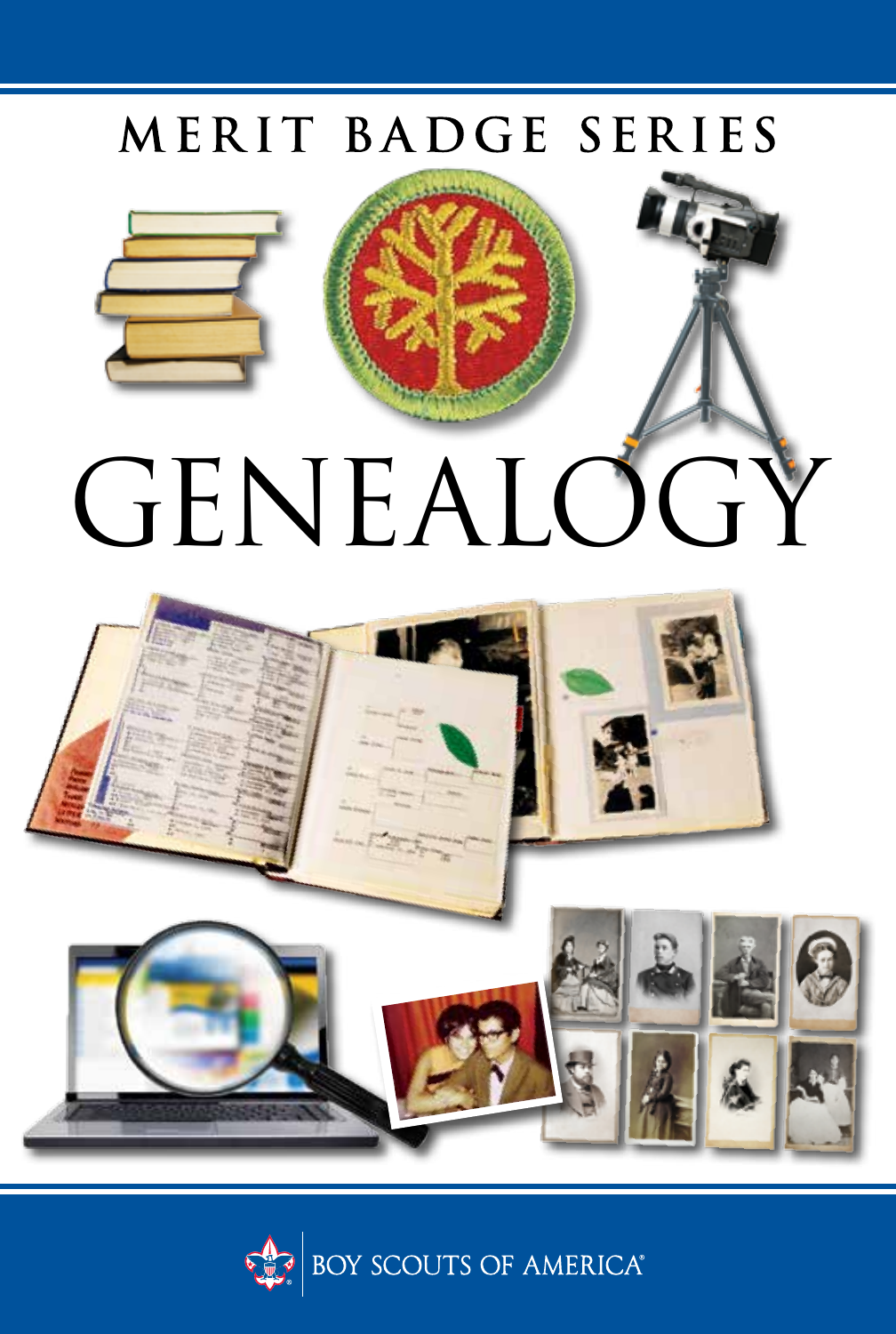**BOY SCOUTS OF AMERICA MERIT BADGE SERIES**

# **GENEALOGY**



*"Enhancing our youths' competitive edge through merit badges"*

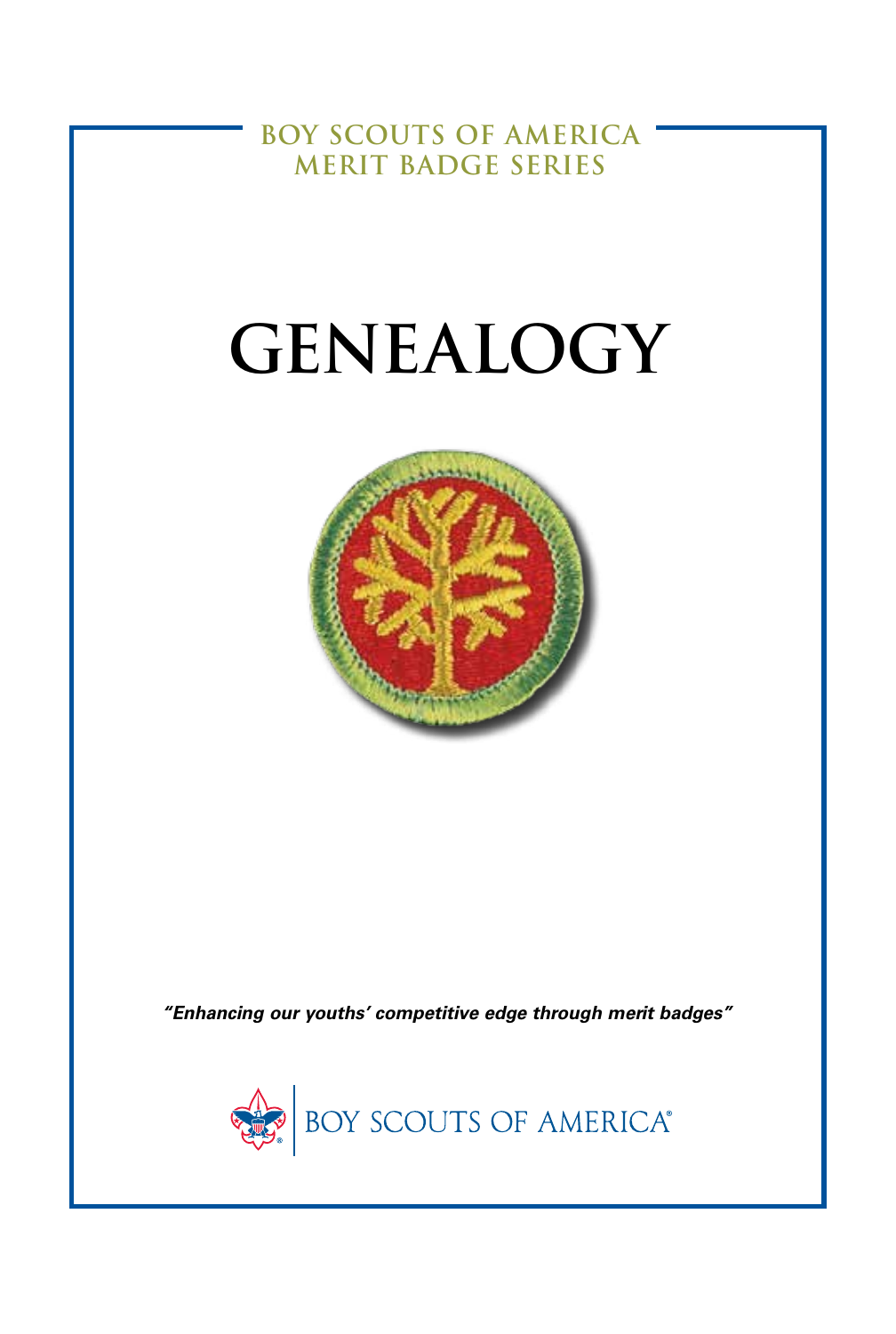# Requirements

- 1. Explain to your counselor what the words *genealogy, ancestor,* and *descendant* mean.
- 2. Do ONE of the following:
	- a. Create a time line for yourself or for a relative. Then write a short biography based on that time line.
	- b. Keep a journal for six weeks. You must write in it at least once a week.
- 3. With your parent's help, choose a relative or a family acquaintance you can interview in person, by telephone, or by email or letter. Record the information you collect so you do not forget it.
- 4. Do the following:
	- a. Name three types of genealogical resources and explain how these resources can help you chart your family tree.
	- b. Obtain at least one genealogical document that supports an event that is or can be recorded on your pedigree chart or family group record. The document could be found at home or at a government office, religious organization, archive, or library.
	- c. Tell how you would evaluate the genealogical information you found for requirement 4b.

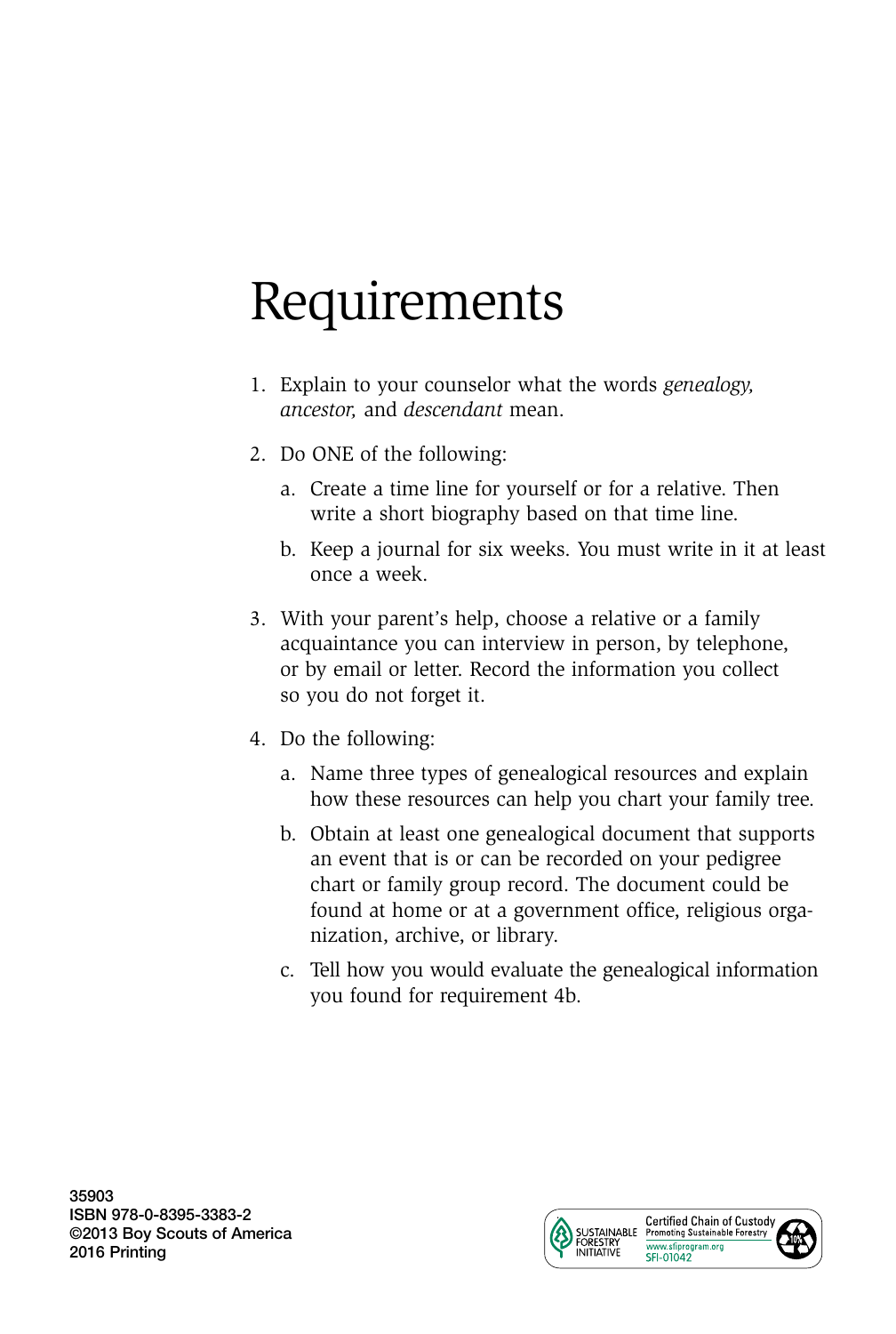- 5. Contact ONE of the following individuals or institutions. Ask what genealogical services, records, or activities this individual or institution provides, and report the results:
	- a. A genealogical or lineage society
	- b. A professional genealogist (someone who gets paid for doing genealogical research)
	- c. A surname organization, such as your family's organization
	- d. A genealogical educational facility or institution
	- e. A genealogical record repository of any type (courthouse, genealogical library, state or national archive, state library, etc.)
- 6. Begin your family tree by listing yourself and include at least two additional generations. You may complete this requirement by using the chart provided in this pamphlet or the genealogy software program of your choice.
- 7. Complete a family group record form, listing yourself and your brothers and sisters as the children. On another family group record form, show one of your parents and his or her brothers and sisters as the children. This requirement may be completed using the chart provided or the genealogy software program of your choice.
- 8. Do the following:
	- a. Explain the effect computers and the Internet are having on the world of genealogy.
	- b. Explain how photography (including microfilming) has influenced genealogy.
- 9. Discuss what you have learned about your family and your family members through your genealogical research.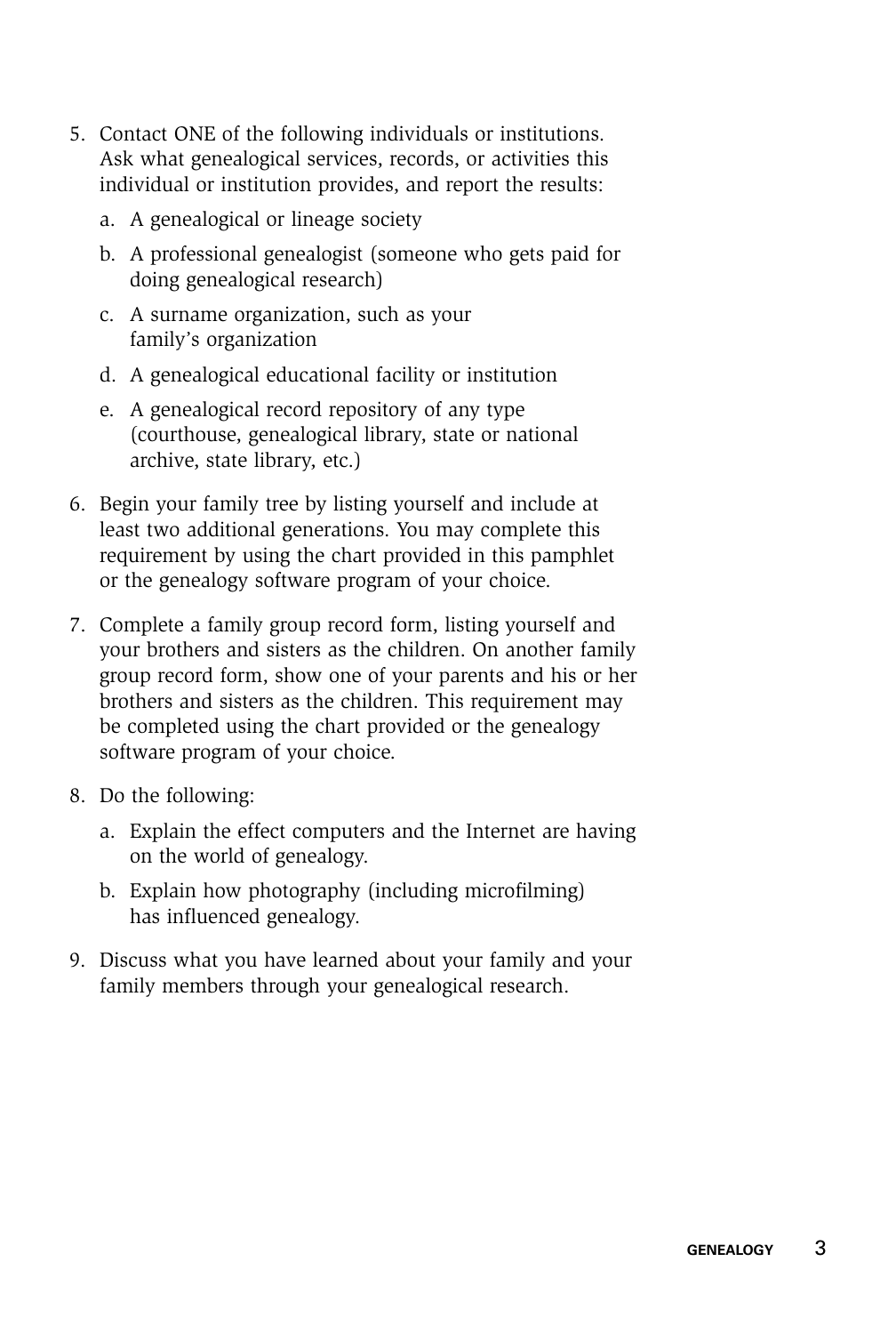## Genealogy Resources

#### **Scouting Literature**

*Boy Scout Journal; American Heritage*  merit badge pamphlet

Visit the Boy Scouts of America's official retail website at http://www. scoutstuff.org for a complete listing of all merit badge pamphlets and other helpful Scouting materials and supplies.

#### **Books**

- Brockman, Terra. *A Student's Guide to Italian American Genealogy*. Oryx Press, 1996.
- Burroughs, Tony. *Black Roots: A Beginner's Guide to Tracing the African American Family Tree.* Simon & Schuster, 2001.
- Hendrickson, Nancy. *Finding Your Roots Online.* Betterway Books, 2003.
- Kavasch, E. Barry. *A Student's Guide to Native American Genealogy.* Oryx Press, 1996.
- Kemp, Thomas Jay. *International Vital Records Handbook, 5th ed.* Genealogical Publishing, 2009.
- McKenna, Erin. *A Student's Guide to Irish American Genealogy.* Oryx Press, 1996.
- Paddock, Lisa Olson. *A Student's Guide to Scandinavian American Genealogy.* Oryx Press, 1996.
- Renick, Barbara. *Genealogy 101: How to Trace Your Family's History and Heritage.* Rutledge Hill Press, 2003.
- Robl, Gregory. *A Student's Guide to German American Genealogy.* Oryx Press, 1996.
- Rollyson, Carl Sokolnicki. *A Student's Guide to Polish American Genealogy.* Oryx Press, 1996.
- Ryskamp, George A. *Finding Your Mexican Ancestors: A Beginner's Guide to Mexican American Genealogy.* Ancestry Publishing, 2007.
- Schleifer, Jay. *A Student's Guide to Jewish American Genealogy.* Oryx Press, 1996.
- She, Colleen. *A Student's Guide to Chinese American Genealogy.* Oryx Press, 1996.
- United States National Archives and Records Administration. *Guide to Genealogical Research in the National Archives.* National Archives and Records Administration, 2001.
- Wolfman, Ira. *Climbing Your Family Tree: Online and Offline Genealogy for Kids.* Workman Publishing, 2002.
- Yamaguchi, Yoji. *A Student's Guide to Japanese American Genealogy.* Oryx Press, 1996.